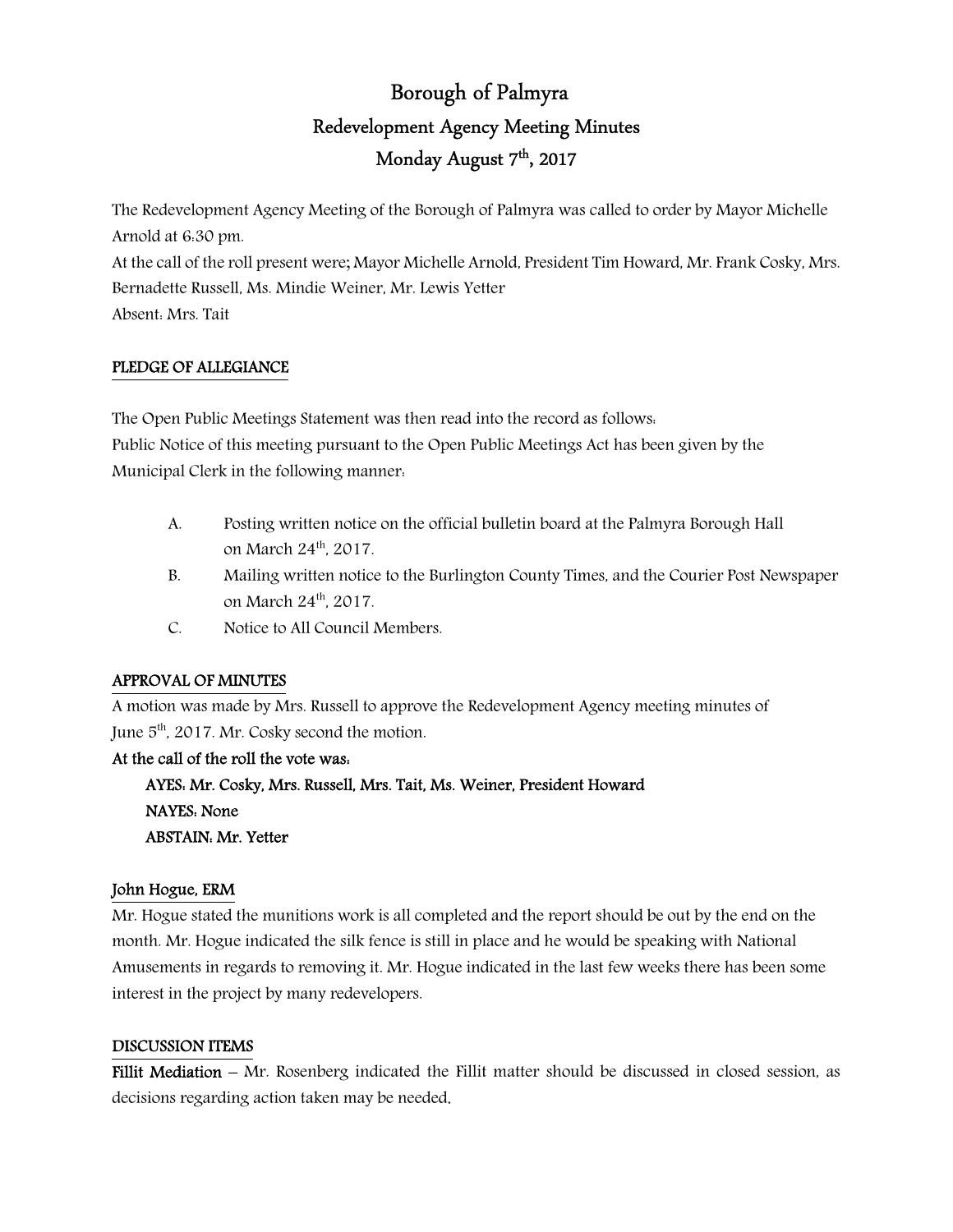#### Tax Appeal – Roto Cylinders Block 78.01 Lot 4

Mr. Gural indicated this item is on this agenda as Mr. Hogue, as our environmental advisor, and may have some insight into this matter. Mr. Gural stated that recently the property owner, Roto Cylinders, formerly Armotek is seeking an appeal of our valuation of their property due to the contamination on the property. Roto Cylinders believes the appeal will be found in their favor. Mr. Hogue stated; Roto Cylinders has indicated they are being assessed at the clean value of the property instead of the impaired value, due to the contamination, which they caused. Mr. Hogue indicated our tax accessor had inquired if there was some merit to their claim about the impaired value and deductions. Mr. Hogue indicated he forward information regarding that claim to Mr. Gural and the assessor. Mr. Hogue stated there is a condition which must be met regarding the impaired value which indicates that the property owner can't be using the property for the same purposes which caused the contamination. Mr. Hogue stated this needs to be looked into. Mr. Hogue indicated if the borough feels it may need a cost estimate for remediation, ERM could provide it. Mr. Rosenberg inquired as to what the assessed value is currently. Mr. Gural indicated it was about two and one half million. Mr. Rosenberg stated the assessment of the past 3 to 5 years could be impacted by this appeal and if we lose we would have to reimburse Rota Cylinders not only the taxes which were paid to the Borough but also the taxes paid to the school and county and the numbers could be big. Ms. Weiner asked if they have cleaned up their property and if they are conducting the same business they were conducting before; which contaminated the property. Mr. Gural indicated he could not answer that question at this time however indicated Roto Cylinders claims they are cleaning up the property. Mr. Gural stated what they did in the past resulted in contamination of our sewer plant. Mr. Gural explained the Borough reached an out of court settlement with them in the amount of \$400,000.00 to clean up our sewer plant, as that was the major concern at the time. Mr. Cosky inquired, "Roto Cylinders agree at that time not to further contaminate our sewer system?" Mr. Kirchner indicated yes and further explained how changes were made to their waste water treatment system so they could dispose of the waste water offsite and not put it in our sewer system. Mr. Rosenberg explained the past litigation regarding our cleanup of the sewer plant, indicating there was no requirement for them to clean up their property, as they were two different matters at the time. Additionally Mr. Rosenberg explained how the potential appeal in favor of Roto Cylinders could affect the Borough and its taxpayers. After some additional discussion, Mr. Rosenberg suggested Mr. Gural, Mr. Hogue, Kelly Grant and Mr. Kirchner meet and get back to council with their findings regarding the deduction condition and property condition. Mr. Rosenberg also stated that perhaps Mr. Gural should ask Kelly Grant to render an opinion as to whether or not council should reserve money in next year's budget for this

#### Sovereign Fund III, LLC

.

Mr. Gural stated that we recently received a Land Use Board application and 14 complete sets, from Sovereign Fund III, LLC/ David Meiskin for plans, for the redevelopment on the Southside of Rt. #73. Mr. Gural indicated he had forwarded the complete pre-submission form submitted to council. Mr. Rosenberg and Mr. Gural will be meeting with Mr. Brewer, our Redevelopment Counsel, to gather additional information for council regarding this proposal and moving forward.